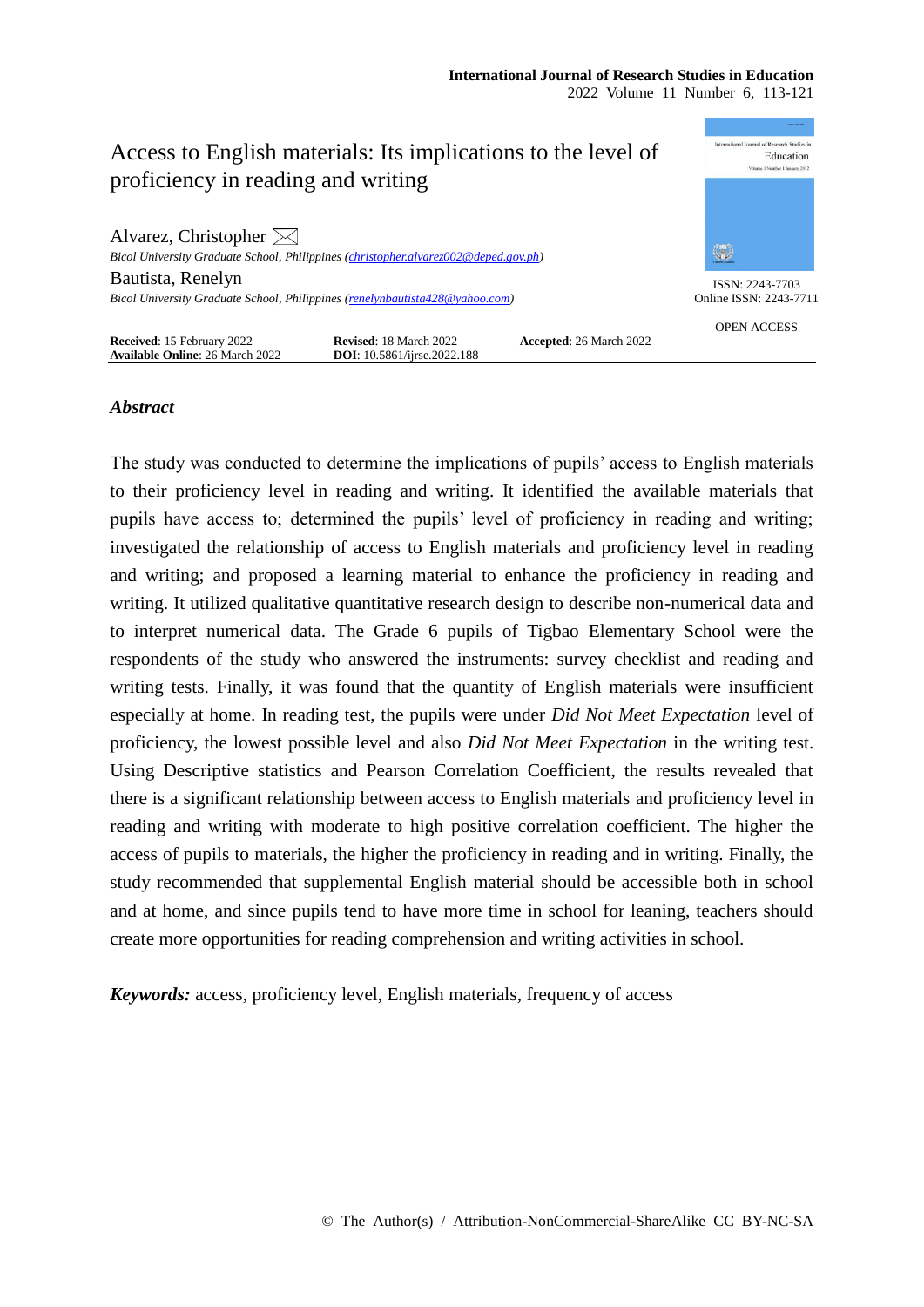# **Access to English materials: Its implications to the level of proficiency in reading and writing**

#### **1. Introduction**

In the Philippines, the ability to read and write is one of the major goals of the Department of Education. Any thrust to promote literacy is well supported and celebrated. The DepEd has laid programs, activities and assessment schemes throughout the country to help learners in developing reading and writing skills. Every Child a Reader Program, Reading Festivals, Philippine Informal Reading Inventory (Phil-IRI), and Early Language Literacy and Numeracy Trainings are just a few of the renowned efforts of DepEd to ensure that every child can be a reader and able to write.

Reading is an intricate course of action of unlocking codes or graphical symbols which represents specific meanings and includes comprehension of what is read (Bernardo, 2010). On the other side, writing is one of the most important skills in learning a target language. It is a productive skill. It is the act of putting down on paper the graphic symbols that present a language with correct grammar in order to convey some meaning so that the reader can grasp the information which the writer tries to imply (Sapkota, 2012).

The education put so much emphasis on reading and writing especially in primary schools for these are fundamental macro-skills needed to further learning in the world of prints. Reading is used to facilitate learning among the learners, to instruct, to guide them with safe daily living, and to measure their cognitive skills in decoding symbols and comprehension. On the other hand, writing is used for social interactions, stating learning, academically communicating ideas, and assessment of learning. But these skills are more than phonemic awareness, recognizing symbols, writing letters or sentences. They greatly contribute something more significant beyond the four walls of the classroom. It is through literacy that one is empowered to interact in his community and realizes his worth, what he can do and eventually make him do things that contribute in sustainable development of his society. As stressed in the K to 12 English Curriculum Guide (2016) of DepEd, learners proficiency in language which involves the ability to read and write (Malone, 2006) in English enable them to access global information, to engage in broader and more varied communities beyond our boarder.

However, problem in eradicating non-readers and struggling writers is still prevalent among schools in the Philippines. The DepEd admits that learners have declined in reading and writing skills. Learners can read texts but they may be poor in reading comprehension. In the Phil-IRI conducted to the learners, in the locale of the study in 2017, before the conception of this study, only three learners achieved the *Independent Level* which means they can read and comprehend what they have read and the rest belongs to *Instructional* and *Frustration Level* which infer poor reading comprehension. Annual press conferences in the division level have shown that learners frequently commit errors in the grammar and have scarcity of ideas in mind about certain subject. Moreover, teachers and papers testified that only about 10 percent of a class can construct a few good sentences in English.

To address these problems, the DepEd provides classrooms, conducive school environment, training for teachers on communication skills and on teaching diverse learners, and learning materials for the learners that include textbooks, magazines and storybooks. Learners who lack access to prints or books at home achieve poorly in school and thus low-achieving learners need very good access to prints in school to compensate for this lack of books in the home (Krashen, 2004).

The goal to heighten the performance of learners is not an easy task for the past years. Based on the result of National Achievement Test (NAT) for School Year 2014-2015, the Department of Education in Masbate Province attained an average of 74.21 in English subject. In the locale of the study, is insufficient number of materials for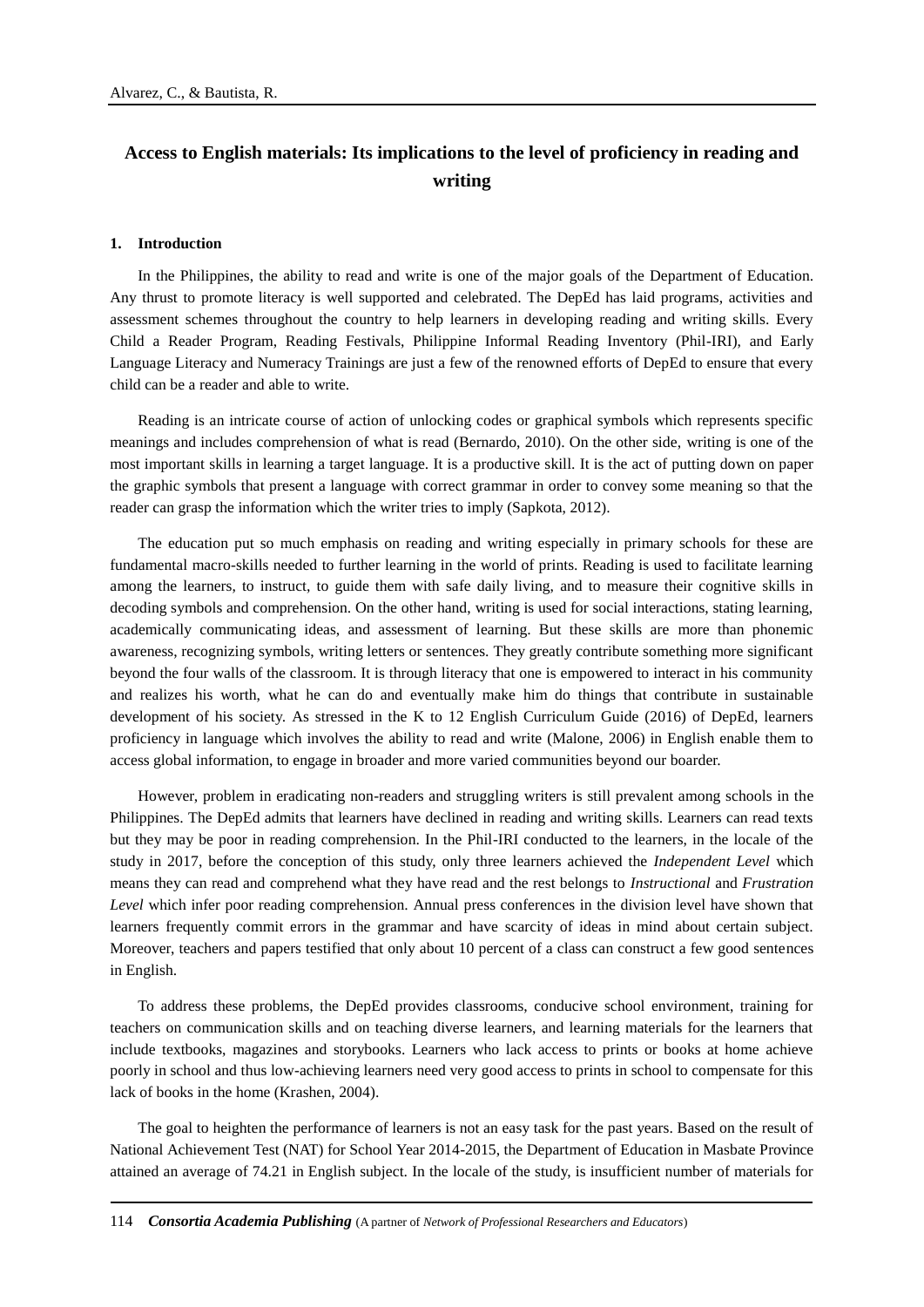Grade 6 English as recorded in the 2017 School Report Card (SRC). Sufficiency means the 1:1 ratio of book to learner and the adequacy of the materials for a prolonged period of reading. The average rating of Grade 6 learners for the first quarter is 77.23, and 78.44 for the second quarter. In terms of writing and reading, approximately only 10% of the class can construct good sentences and can read texts with comprehension. These records have been prevalent for a long time according to the school head of the school. While there are many other factors of below average grades of the students, the lack of materials is always a concern of public schools throughout the country. Students have less access and exposure to print materials used in teaching-learning English such as textbooks, storybooks and authentic materials such as newspapers and magazines. These materials that compose the print-rich environment play a vital role in improving the English language proficiency of the learners, thus its absence is to more likely decline their performance in school (McQuillan, 2006).

These concerns have brought forth this study to look into the aspect of materials in English Grade 6 relevant to the learners learning.

# *1.1 Research Questions*

The study was conducted to gain empirical data and clear understanding on the implications of Grade 6 learners' access to English materials to their proficiency level in reading and writing. In particular, this research sought to answer the following sub-problems:

- What available materials in English do Grade 6 learners have access to?
- What is the level of proficiency of Grade 6 learners in Reading and Writing?
- $\triangleright$  What is the relationship between access to English materials and level of proficiency in Reading and Writing?
- What learning materials may be developed to enhance the proficiency level along Reading and Writing?

# *1.2 Scope and Limitation*

The study determined the existing English materials that Grade 6 learners have access to. These materials pertain to the English-print materials which exclude the audio and virtual resources. Print materials of other subjects such as Math and Science textbooks were included because they use English as medium of instruction and texts printed in them are sometimes utilized in teaching English subject. Further, access refers to the availability of English materials for the learners to freely read, and the frequency of use or reading time of learners using such materials.

The 70 Grade 6 learners in Tigbao Elementary School for school year 2017-2018 were the respondents of the study*.* Majority of the respondents are not so much exposed to environment where English is used, but in school only. The said school is situated in a coastal area, two (2) hours away from the city, with less than five (5) hours of electricity supply and not fully reached by network signal. It has no library nor learning resource center in school and community.

# **2. Methodology**

This quantitative-qualitative method utilized a survey checklist to identify the available materials that Grade 6 learners have access to and their frequency of access; and reading and writing tests to determine their proficiency level.

The conduct of the study was approved by the Schools Division Superintendent, allowing the researcher to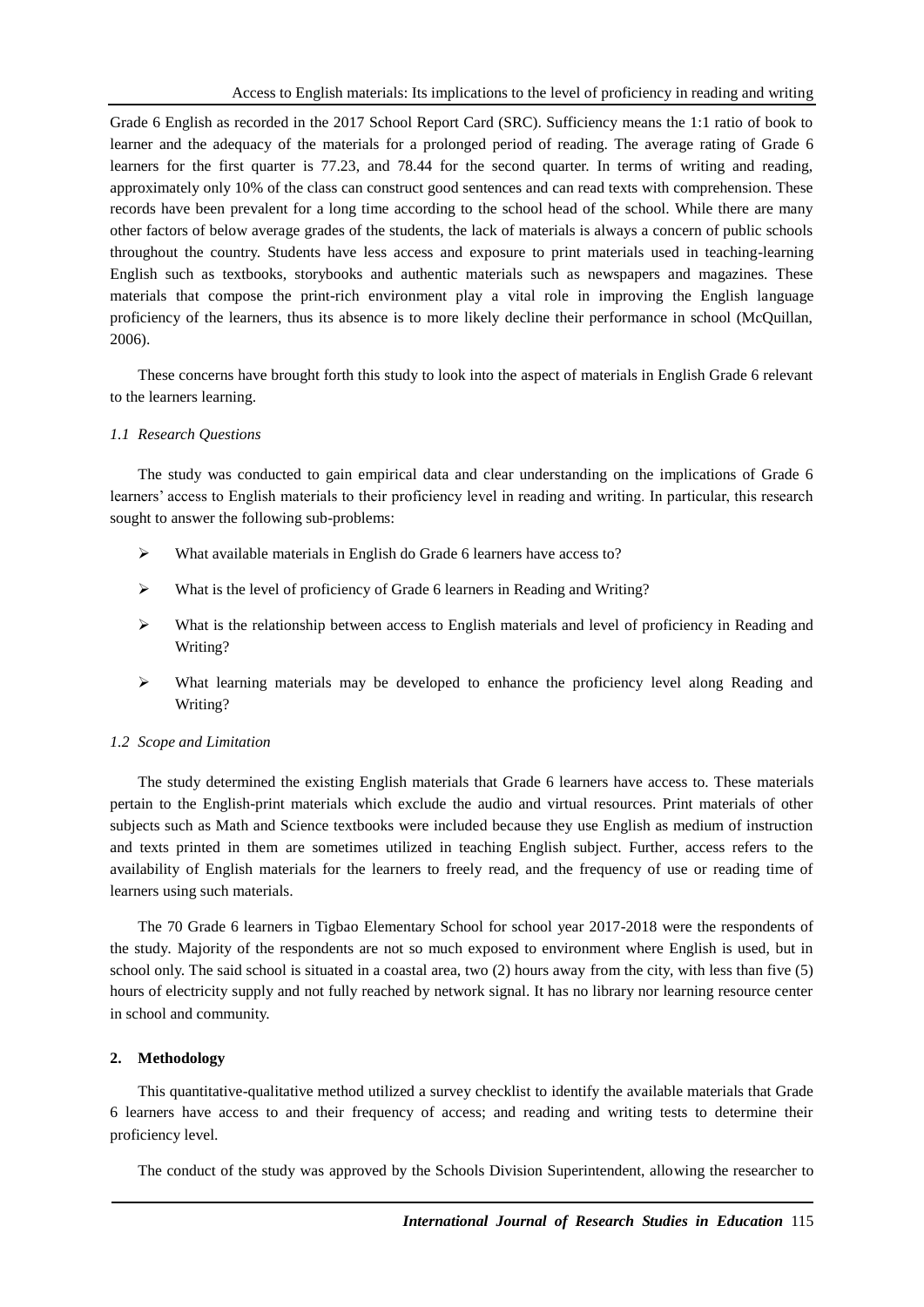# Alvarez, C., & Bautista, R.

access the records of the Division and school. The consent of the parents was also secured to get data from the Grade 6 learners concerning English materials available and accessible in school and at homes. Moreover, the parents also allowed the researcher assess their reading and writing skills through tests. The respondents were informed of how the research will work and the prospective results. Their rights to confidentiality of the answers are also protected.

Descriptive statistics was applied to provide general understanding of the collected data such as data presentation, frequency count, and mean scores. Specifically, deliberated in the study are tabular presentations and Pearson Correlation Coefficient. The latter was used to analyze if there is a significant relationship between the Grade 6 learners' access to materials in English and their proficiency level in reading and writing.

# **3. Results and discussion**

# *3.1 Available English materials that learners have access to*

# **Table 1.1**

*Available English Materials*

| In school                | <b>Ouantity</b> |
|--------------------------|-----------------|
| Encyclopedias            | 27              |
| <b>English Textbooks</b> | 47              |
| <b>Science Textbooks</b> | 21              |
| <b>Math Textbooks</b>    | 50              |
| Storybooks               | 25              |
| Tabloids                 | 5               |
| At homes                 |                 |
| <b>Math Textbooks</b>    | 50              |
| <b>English Textbooks</b> | 47              |
| <b>Science Textbooks</b> | 21              |
| Storybooks               | 15              |
| Newspapers               | 13              |
| <b>Dictionaries</b>      | 10              |

As shown in the Table, there are plenty of textbooks in Mathematics, Science and English that are available at home because these are existing materials lent to them by the school. Not all learners have the books but when they are in school, all of them have a chance to access because they share with others. Mathematics textbooks are the most accessible learning materials for the learners at home because it has the highest number of copies available in school, followed by English textbooks, Science textbooks, storybooks, newspapers, and dictionaries as the least material which learners have access to.

The data on the number of learners having access to the identified materials show how inadequate the materials are. It can be observed in the Table that the most appropriate materials for teaching English, such as English textbooks, storybooks, newspapers and dictionaries are not the most accessed resources because of their unavailability.

# **Table 1.2**

*Grade 6 Learners' Frequency of Access to English Materials*

|                             | Frequency of access |      |     |       |
|-----------------------------|---------------------|------|-----|-------|
| English materials in school | High                | Fair | Low | Never |
| Encyclopedias               |                     |      |     |       |
| <b>English Textbooks</b>    |                     | 19   | 36  |       |
| <b>Math Textbooks</b>       |                     |      | 29  | 18    |
| <b>Science Textbooks</b>    |                     |      | 30  | 20    |
| <b>Storybooks</b>           |                     | 18   | 23  | 20    |
| Tabloids                    |                     |      |     | 49    |

116 *Consortia Academia Publishing* (A partner of *Network of Professional Researchers and Educators*)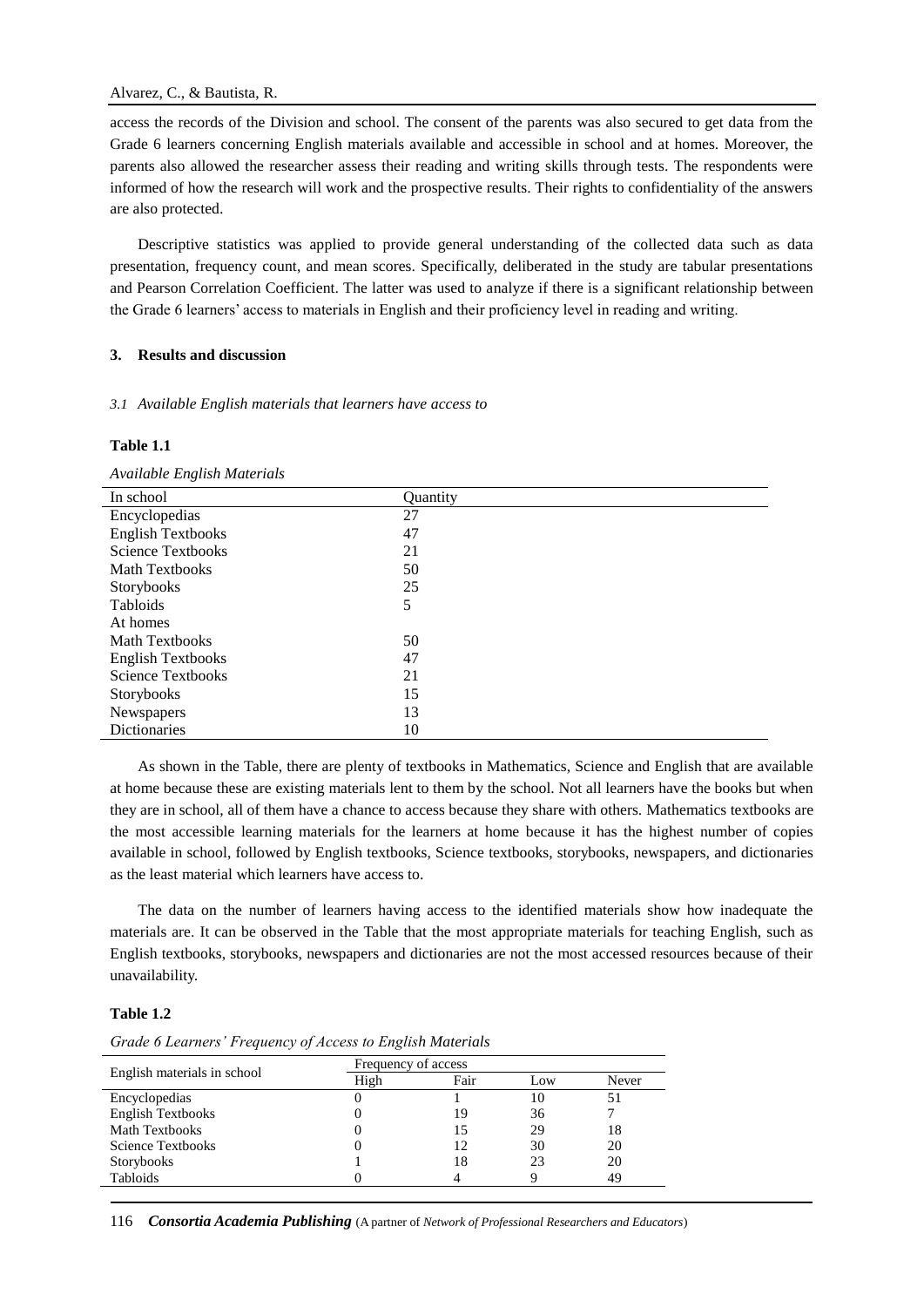| English materials at home |  |  |    |    |  |
|---------------------------|--|--|----|----|--|
| <b>Math Textbooks</b>     |  |  |    | 47 |  |
| <b>English Textbooks</b>  |  |  | 24 | 14 |  |
| <b>Science Textbooks</b>  |  |  | 10 |    |  |
| Storybooks                |  |  |    |    |  |
| Newspapers                |  |  |    |    |  |
| <b>Dictionaries</b>       |  |  |    |    |  |

With regards to how often do learners use or read the accessible materials, Table 1.2 shows the type of materials identified as accessible and the mode of learners' frequency of access to a particular material. The descriptions indicate that, *high* means high frequency of access to the material, wherein, a student reads the material habitually every day; *fair* means reading the material at least once a week; *low* refers to reading the material at least once a month, and *never* for not reading the material at all.

The Grade 6 learners access the English materials at different frequency. They tend to read more in school than at homes even with the same material. For instance, English textbooks are most read by the learners in school than at home. The same goes with other materials that are accessible in school and at home such Math textbooks, storybooks, and Science textbooks. One reason is the quantity and availability of those materials, learners can use them more in school because they share with others. According to Stephen Krashen (2004), lack of reading materials is a disadvantage to a child, not just about the availability of materials but the frequency of their access or reading time. Therefore, lacking reading materials which give disadvantage to a child is not different from not reading available and accessible materials. Sufficient materials would be useless if learners have no time and motivation to read. Regardless of the model adopted, reading theorists agree that extensive reading is essential for the development of reading comprehension which will eventually develop writing skills.

Birjandi and Alizadeh (2012) mentioned in their study that textbooks are an effective resource for self-directed learning, an effective resource for presentation material, a source of ideas and activities, a reference source for students, a syllabus where they reflect pre-determined learning objectives, and support for less experienced teachers who have yet to gain in confidence. Textbooks give positive contributions to learning provided that teachers select an appropriate textbook for a class (Soleimani & Dabbaghie, 2012). However, it can also be observed on the data given that authentic materials are the rarest, when in fact, those are proven to be useful even for non-native countries. Akbari and Razavi (2015) cited in their research that some studies have confirmed that using authentic materials has great influence on developing reading comprehension by presenting new words and expressions to students. While, the promotion of balanced reading instructions can also be helpful for young children (Chou, Wang, & Ching, 2012).

#### *3.2 Learners' level of proficiency in reading and writing*

Table 2 presents the summary of the results in reading and writing tests with the mean scores in the two tests, transmuted grades based on the Department of Education's standard on assessment (DepEd Order no. 8 s. 2015), adjectival descriptor on proficiency level and the learners' frequency of access to materials for English teaching.

#### **Table 2**

| Test          | Mean Score | Mean Percentage | Proficiency level        |  |
|---------------|------------|-----------------|--------------------------|--|
| Reading 15.13 |            | 68              | Did Not Meet Expectation |  |
| Writing       |            |                 | Did Not Meet Expectation |  |

*Proficiency Level in Reading and Writing*

Learners perform better in reading test than in writing but scores on both tests are still not enough to pass the minimum required rating. Their computed grades are below 75 percent which is the least passing rate. As presented in the Table, they are on the *Did Not Meet Expectation* level of proficiency in reading and in writing. With this grade, the learners can be remarked as *failed* which subtly predicates that they do not possess yet the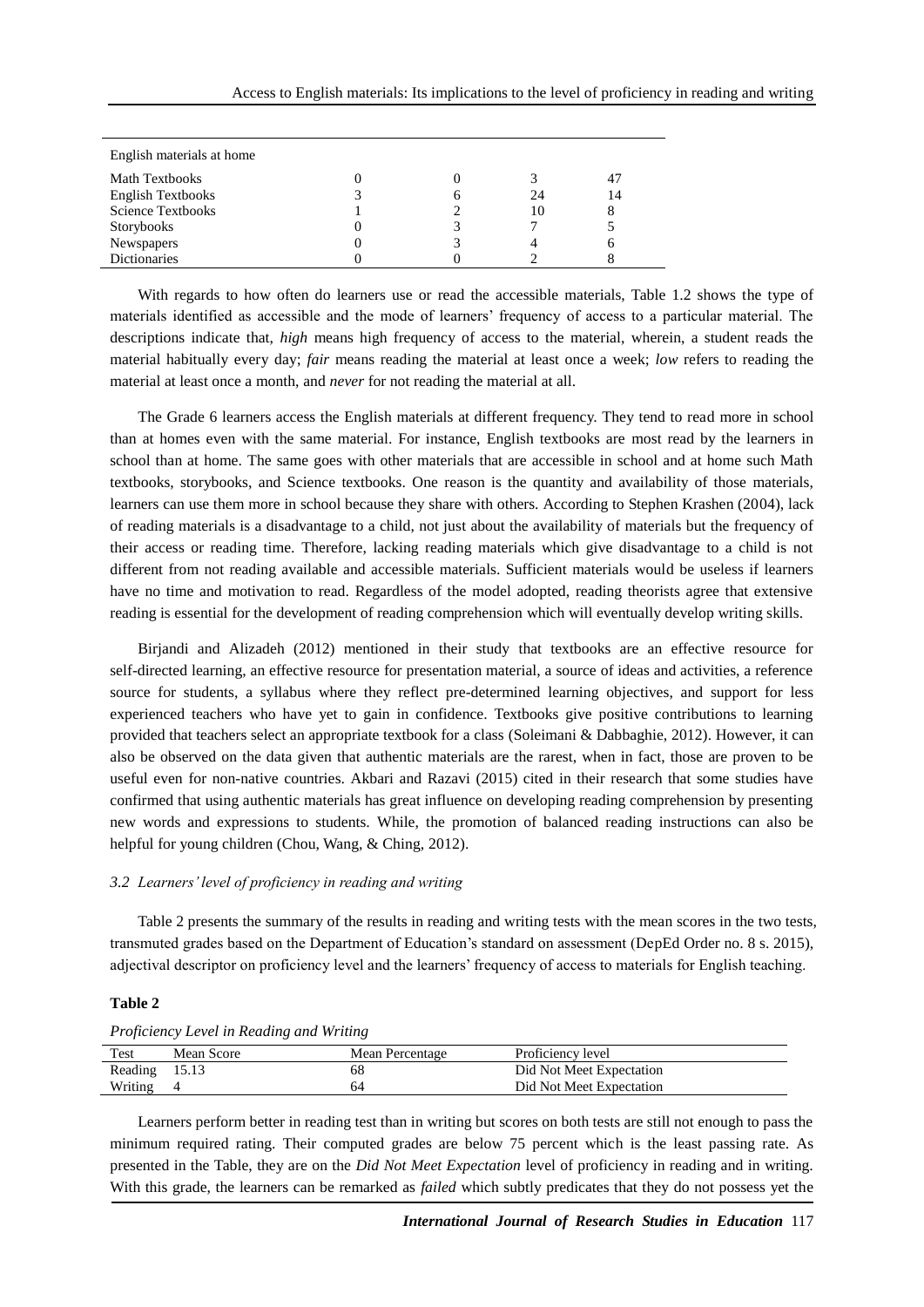target learning competencies set in the curriculum.

It can be implied that the kind of materials available may not helpful enough to improve the reading skills of the learners, or their academic success as a whole. Other materials are textbooks in other subject areas. As cited by Gyasi and Slippe (2019) textbooks that are difficult to read relative to the academic level (of students could hamper their success by further dampening their motivation, thus, textbooks must be carefully selected to suit the abilities of learners.

*3.3 Relationship of access to English materials and proficiency level in reading and writing* 

#### **Table 3**

#### *Computed Value of Correlation Coefficient*

| Proficiency | Correlation<br>Coefficient | Interpretation                   | Significance                 |
|-------------|----------------------------|----------------------------------|------------------------------|
| Reading     | 0.722                      | High positive correlation        | Significant $\omega$ t=0.250 |
| Writing     | 0.640                      | Moderate to positive correlation | Significant $\omega$ t=0.250 |

The study utilized the Pearson Correlation Coefficient to determine the significant relationship between access to English materials and proficiency level of Grade 6 learners. In reading test, the *r* computed value of 0.722 is greater than the *r* tabular value of 0.250 at 0.05 level of significance with the 60 degrees of freedom. This leads to the confirmation of the research hypothesis that a significant relationship exists between access to English materials and proficiency level in reading of the Grade 6 learners with high positive correlation. In writing test on the other hand, the *r* computed value of 0.641 is greater than the *r* tabular value of 0.250 at 0.05 level of significance with the 60 degrees of freedom. This leads to the confirmation of research hypothesis which means that a significant relationship exists between access to English materials and proficiency level in writing of the Grade 6 learners with moderate to high positive correlation.

The correlation of access to reading proficiency has stronger correlation than in writing, but in general, a significant relationship exists between access to English materials and proficiency level in reading and writing of Grade 6 learners. It implies that the higher the frequency of access to English materials, the higher the proficiency level of learners in reading and writing. These two variables are statistically related, the increase or decrease of one variable is also the increase or decrease of the other variable.

#### *3.4 Proposed learning material to enhance proficiency in reading and writing of Grade 6 learners*

The result of the study showed the significant relationship between the learners' access to English materials and their proficiency level in reading and writing. The data showed that learners who have rare access to materials or with less reading time of approximately once a month by average have a proficiency on *Did Not Meet Expectation* level which meant that they did not measure up to the standards of Department Education for Grade 6. Hence, this study proposed a Supplemental Guide entitled *Enhancing Reading and Writing* as learning material to enhance the proficiency of the learners.

The learning material module has two parts for reading and writing. The Reading part involves thinking activities before, during and after reading a text. In an action research by Barth, Catts and Anthony (2009), there was a positive impact of pre-, during-, and post-reading activities. Students' connections to text prior to reading help them in sentence and text comprehension. One example of this is unlocking difficult vocabularies (Richardson, 2010). During-reading forces the learners to slow down and focus on the text and developing a proper attitude about reading. The texts in the module were also printed with pictures for better retention and comprehension because according to Levie and Lents (1982), adding illustrations aids comprehension and learning. Pictures facilitate learning by providing clarifying examples, extra-lingual information, contexts for interpretation, and redundancy which aids recall. On the writing part, there are examples of write-ups, and writing exercises. It follows the concept of comprehensible input (Krashen, 2003). Input pertains to the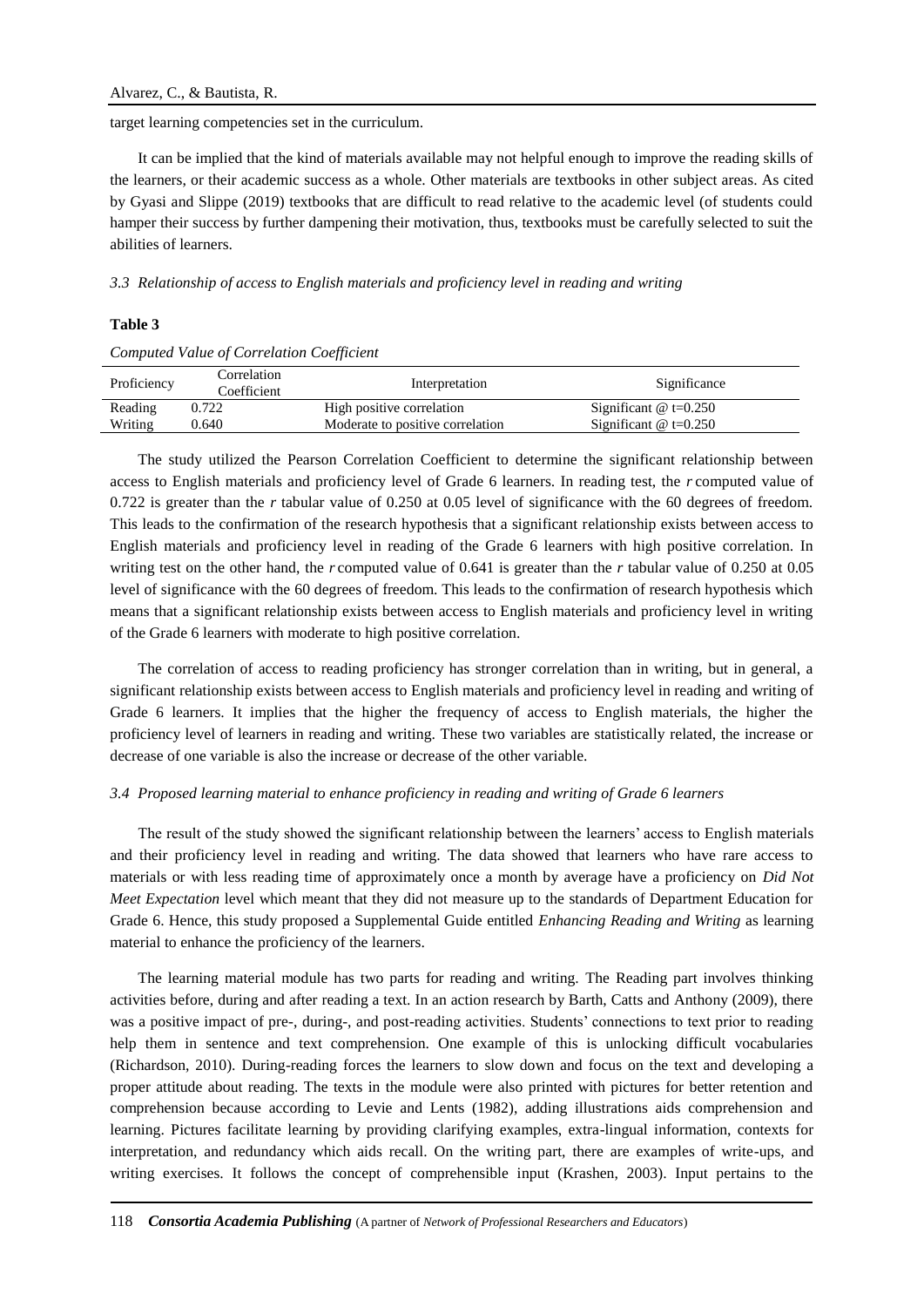information that a child acquires spontaneously without conscious learning of rules or structure.

The proposed material contains the following features, namely: contextualized—some texts were edited suit to the scope of understanding of the learners without distorting the original meaning of the texts; selections and essays with illustration for better comprehension; pre- activities to establish connection between learners and the text; during activities for learners to slow down and have focus on the text; and post activities to assess, rectify or reinforce understanding.

The study stressed that the proposed module is not a sole guarantee that learners' proficiency in reading and writing will be enhanced. But as supported by the input hypothesis and behaviorism theories, repetition, developing a good reading habit, having scientific basis, and with the guidance of teachers are also effective aids in enhancing the learners' proficiency in reading and writing.

# **4. Conclusions**

In light of the findings, the following conclusions were deduced after analyses of the data:

- $\triangleright$  There is insufficient number of English materials in school and at home which affect frequency of access or reading for a prolonged period of time. Moreover, the learners have low frequency of access to the reading materials in school.
- $\triangleright$  Grade 6 learners have the lowest proficiency level in reading and in writing though based on their mean scores although they are slightly better in reading than in writing. In line with this, the lack of intervention or remedial activities contributed to their proficiency level in reading and writing.
- $\triangleright$  There is a significant relationship between Grade 6 learners' access to English materials and their proficiency level in writing and reading. Access to materials can be associated with their proficiency level in both reading and writing. The lower the access to materials, the lower the proficiency in reading and writing. An increased frequency on the access to materials for English, is also an increase in proficiency in reading comprehension and writing.
- $\triangleright$  A supplemental guide is appropriate in enhancing the proficiency level of Grade 6 learners in reading and writing by developing the varied reading taste or of more reading selections, comprehension practices, and writing exercises. Since learners in Grade 6 lack skills required for their grade level, remedial or supplemental activities are proposed to fill the learning gap. In increasing comprehensible input or exposure of learners to texts, activities, examples and exercises, learners can acquire better reading with comprehension and write with meaning.

# *4.1 Recommendation*

Consistent with the findings and conclusions, the following recommendations are proposed:

- $\triangleright$  Additional appropriate and interesting materials for teaching English should be made available and accessible both in school and at home for the learners with sufficient quantity. The school and the Local Government Unit should provide assistance on this matter. This could uplift their interest to read more and their motivation to read simultaneously with others because there are enough materials for all.
- $\triangleright$  Since learners have more time to read in school, teachers should take advantage of this by creating more opportunities for reading activities. The teacher should be present during reading to monitor, guide and assess the comprehension of the learners. There should be pre-, during- and post-reading activity to avoid mere reading without comprehension. His/her presence during the activity should cultivate motivation among learners to read and understand what they are reading. Moreover, writing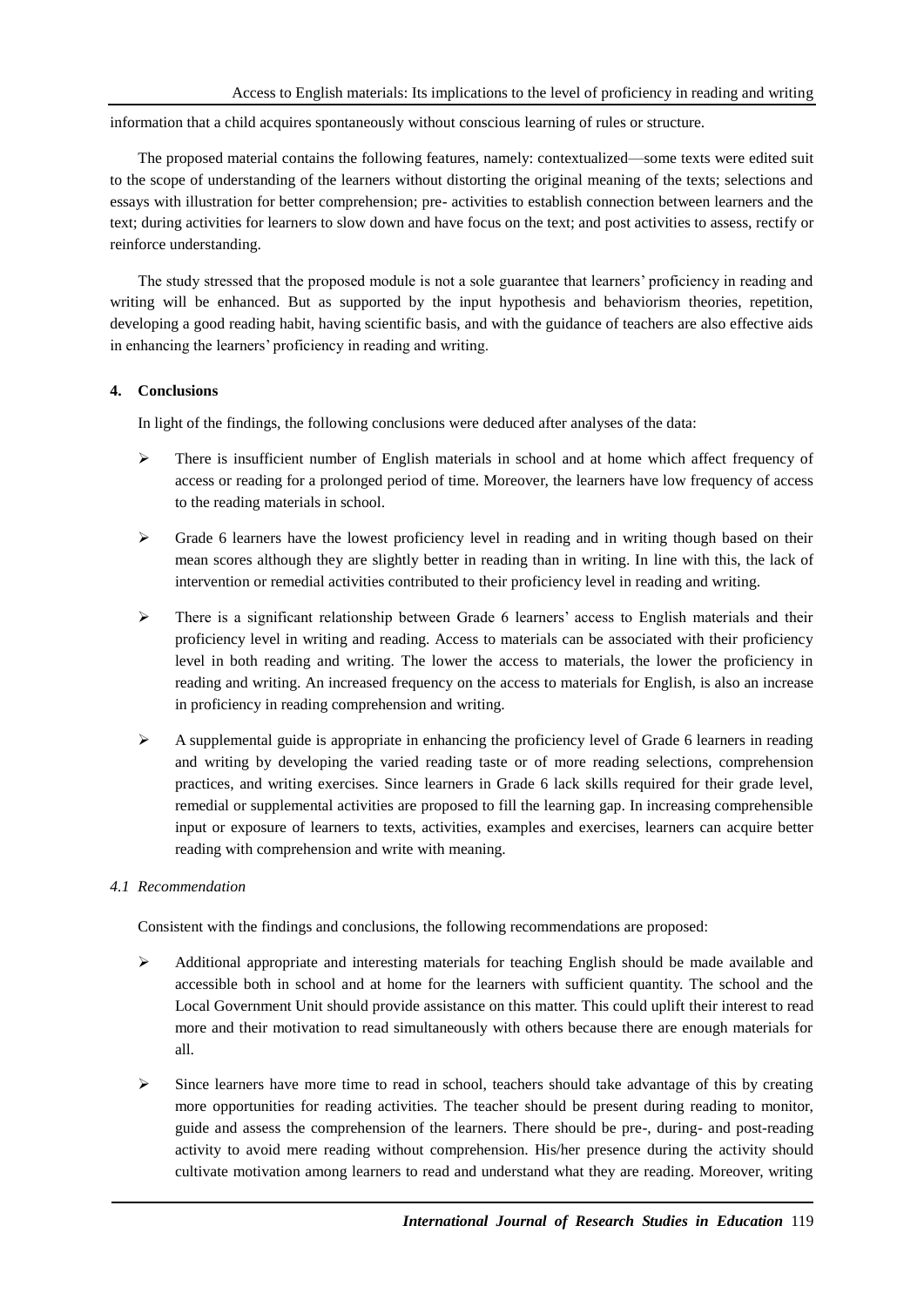activities also need constant assistance from the teaching to review, check and give inputs to the learners in writing.

- $\triangleright$  Select, compile, or design a contextualized supplemental guide for the learners to read regularly because not all materials in English that are accessible in school and at home can catch attention or interest of the learners. Worse, some are not congruent to their abilities. Materials should be within their context of understanding or comprehension level. This can keep them interested in reading activities, provided that conducive support from teachers, parents and even peers are felt by the learners.
- $\triangleright$  The learners are in Grade 6, yet, their ability do not match with their level at present, thus, teachers who are creating interventions should simplify the example sentences and paragraphs and the writing activities to keep learners motivated to continue. There should also be review on the rules of grammar to guide them in writing and a free use of dictionary. The review can be done through a deductive method, there is no need to reteach the lessons on grammar the way it has been taught previously.
- $\triangleright$  The school should allocate fund in reproducing and increasing the number of materials for English teaching that are accessible in school as emphasized in the Department of Education Order no. 13, s. 2016. Development of local learning resource materials for remediation should also be encouraged among the teachers because they are fully aware of the learning abilities and disabilities of their immediate learners. Teachers are the best persons to create learning materials for particular struggling learners because the resource development needs to be matched with the interest and ability level of the concerned learners.
- $\triangleright$  The School Learning Action Cell (SLAC) is a convergence of teachers in the school to learn, improve and plan with regards to the teaching-learning process to enhance their skills and the learning performance of the learners. The DepEd strengthened its implementation and ordered its conduct in schools once a month. Thus, SLAC should convene all the teachers in crafting materials to remediate problems in reading and writing, and other least mastered learning competencies of the learners.
- $\triangleright$  The present study focused on the access of learners to learning materials for teaching English and other aspects might have been left unexamined. There is a need for further research to investigate other areas or factors that affect the proficiency level of Grade 6 learners in reading and writing.

**Acknowledgment -** The researcher is proud to mention the following people who have significantly contributed in the completion of this product: First, Dr. Renelyn E. Bautista, my research adviser who stunned me of her competence since college days. Her patience, friendliness and support have refueled me to continue this manuscript to graduate on agreed time. I am even more grateful for the times that she cut me a fraction of time even during her romantic dates and seminar. Secondly, to DepEd Masbate Province personnel who also gave inputs and information needed in the research Dr. Melody Vargas, Ms. Helen V. Titong, Dr. Cheryll Bermudo, Dr. Mark Anthony Rupa, Lorenzo C. Orcales, II. Kathrina Bayon-on, Jona Sampaga, Marilyn Patalinghog, Athur B. Ibañez. Then, to helping friends along the journey of doing this research: Kristel Ann R. Hermosa, Rotcer B. Nugas, Paul Jowen R. Blancaver, Cheenee Bual, Ariane S. Bañega, and Michael Arevalo. And most of all, to God Who remained true to His promise that I will not be forsaken in completing this study.

# **5. References**

- Akbari, O., & Razavi, A. (2015). Using authentic materials is the foreign language classrooms: teachers' perspectives in EFL classes. *International Journal of Research Studies is Language Learning, 5*(2), 105-116.<https://doi.org/10.5861/ijrse.2015.1189>
- Barth, A. E., Catts, H. W., & Anthony, J. L. (2009). *The component skills underlying reading fluency in adolescent readers: a latent variable analysis.* Read Writ.

Bernardo, A. S. (2009). *Developmental reading 1*. Quezon City: Rex Bookstore, Inc.

Birjandi, P., & Alizadeh, I. (2012). Manifestation of critical thinking skills in the English textbooks employed by language institutes in Iran. *International Journal of Research Studies is Language Learning, 2*(1), 27-38. <https://doi.org/10.5861/ijrsll.2012.100>